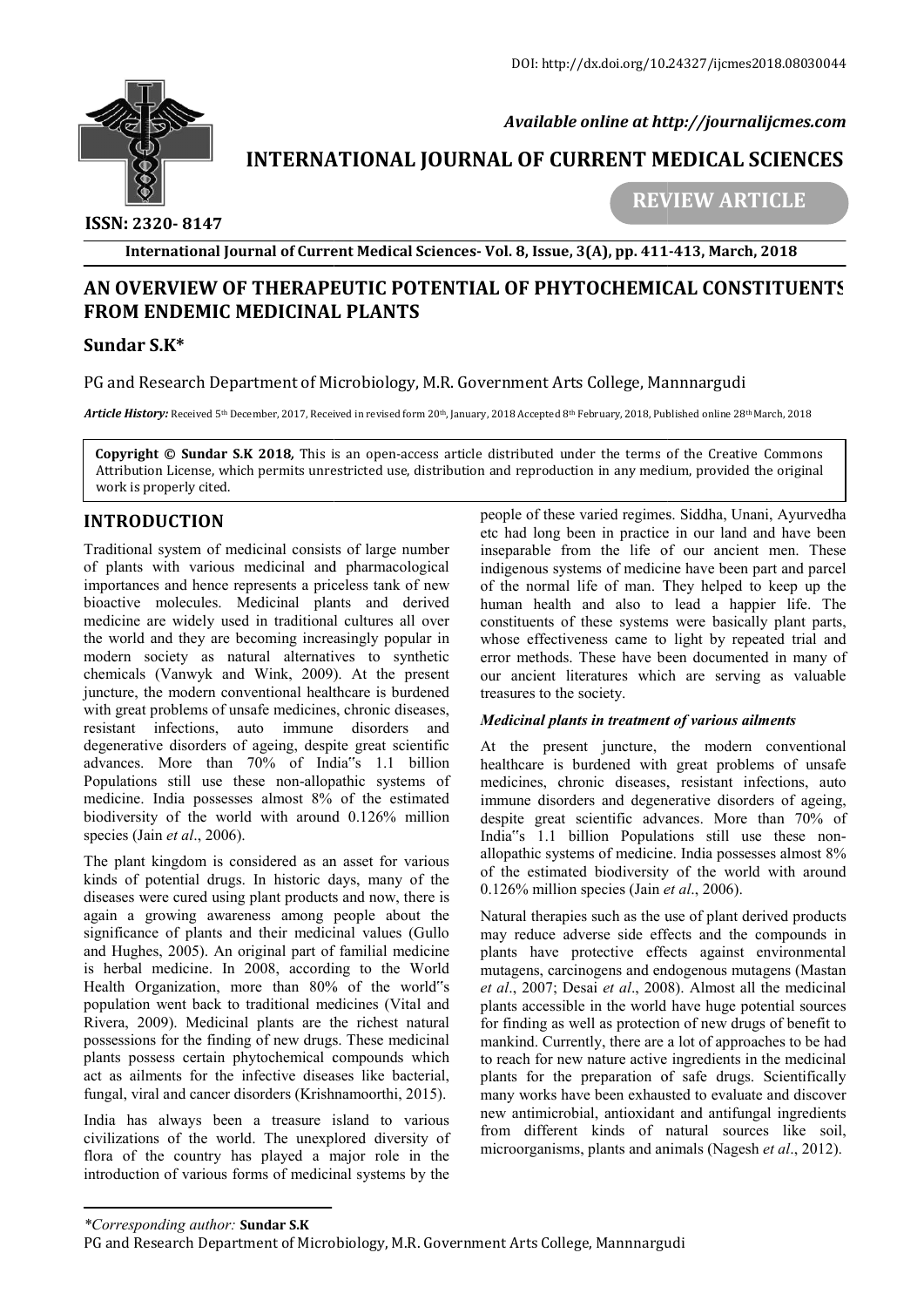Herbs and spices are known for their antimicrobial and antioxidative properties. Due to an increasing demand for natural food additives, herbs and spices have emerged as popular ingredients and have a tendency of replacing synthetic antimicrobial and antioxidant agents (Burt, 2004). Natural antioxidants from plants have attracted significant interest because of their safety and potential nutritional and therapeutic effects. Several plant materials have been investigated as a potent source of antioxidants. Antioxidants in herbs and spices include: vitamins; phenolic compounds including flavonoids and phenolic acids; and volatile compounds (Carrubba and Calabrese, 1998).

#### *Bioactive compounds from medicinal plants*

Generally, the whole plants in crude forms show higher efficacy than the plant products in semi crude or pure form (Sanaa *et al*., 2007). The phytochemical constituents of the plants heal and cure human diseases and these constituents are non-phytotoxic and hence readily biodegradable (Nostro *et al*., 2000). Both primary and secondary metabolic compounds forms phytochemicals, wherein the primary constituents include common sugars, protein and chlorophyll, and the secondary compounds are alkaloids, flavonoids, terpenoid, phenolic compounds, tannins, glycosides, gums and essential oils (Krishnaiah *et al*., 2007). Most of the active components are found powerful in the storage organs of the plants (Sony *et al*., 2011). These active secondary metabolic compounds resolve the medicinal properties of the plants (Karou *et al*., 2006).

Medicinal plants are a rich source of bioactive compounds (Toussaint *et al*., 2007), and these are thought to be safe to human beings and the environment compared to the synthetic medicines for the treatment of cancer and many other diseases (Nema *et al*., 2013). The use of medicines of plant origin has a long tradition in Europe and Asia such as traditional Chinese medicine, Indian Ayurvedic medicine and herbal medicine. More than 600 medicinal plants, comprising more than 30 % of known plant species, are recorded in the Chinese MateriaMedica, citing the first use of medicinal herbals in China as early as 1100 BC (Cragg *et al*., 1997; Joy *et al*., 1998).

The antioxidant activity of phenolic compounds is mainly dependent on their redox properties that allow them to act as reducing agents, hydrogen donators and singlet oxygen quenchers. Additionally, they have a metal chelating potential (Rice-Evans *et al*., 1995).

Will reveal only a very narrow spectrum of its constituents. Historically pharmacological screening of compounds of natural or synthetic origin has been the source of innumerable therapeutic agents (Gerhartz *et al*., 1985). The medicinal value of plants lies in some chemical substances that produce definite physiological action on the human body. The important bioactive compounds of plants are alkaloids, flavonoids, tannins and phenolic compounds (Edeoga *et al*., 2005).

If this trend prevails, greater plant biomass will be at the dispense of drug manufacturers for the preparation and formulation of effective drugs from these medicinally important plants for the prophylaxis of various ailments

#### **Acknowledgement**

The author thanks the University Grants Commission (SERO) Hyderabad, for providing financial assistance.

#### **Reference**s

- Burt S (2004). Essential oils: their antibacterial properties and potential applications in foods - A review. *International Journal of Food Microbiology,* 94: 223- 253.
- Carrubba A, Calabrese I (1998). Antioxidant compound in some herbaceous aromatic plants. *Acta Hort.* 457: 85-93.
- Cragg GM, Newman DJ, Sander KM (1997). Natural products in drug discovery and development. *J Nat Prod*, 60: 52-60.
- Desai AG, Qazi GN, Ganju RK, EI-Tamer M, Singh J, Saxena AK, Bedi YS, Taneja SC, Bhat HK (2008). Medicinal plants and cancer chemoprevention. *Curr Drug Metab,* 9: 581-591
- Edeoga HO, Okwu DE, Mbaebie BO (2005). Phytochemical constituents of some Nigerian medicinal plants. *Afr J Biotechnol*, 4: 685-688
- Gerhartz W, Yamamoto YS, Campbell FT, Pfefferkorn R, Rounsaville JF (1985). Alcohols.aliphatic. In: Bailey JE, Brinker CJ, Cornils B, editors. Ullmann"s encyclopedia of industrial chemistry. 5<sup>th</sup> ed. Weinheim
- Gullo VP, Hughes DE (2005).Exploiting new approaches for natural product drug discovery in the biotechnology industry. *Drug Discov Today Technol,* 2(3): 281-286.
- Jain B, JitendraKumane C, Sheetal Bhattacharya S (2006). Medicinal flora of Madhya Pradesh and Chattisgarh - A Review. *Indian Journal of Traditional Knowledge,* 5(2): 237-242.
- Joy P, Thomos J, Mathew S, Skaria BP (1998) Medicinal plants. Kerala Agricultural University Press, Kerala.
- Karou D, Savadogo A, Canini A, Yameogo S, Montesano C, Simpore J, Colizzi V, Traore AS (2006). Antibacterial activity of alkaloids from Sidaacuta. *Afr J Biotechnol*, 5(2): 195-200.
- Krishnaiah D, Sarbatly R, Bono A (2007). Phytochemical antioxidants for health and medicine: A move towards nature. *Biotechnol Mol Biol Rev,* 1(4): 97-104.
- Mastan M, Prasad UV, Parthasarathy PR (2007). Protective effect of *Bacopamonnieri*L. on cytarabine induced biochemical changes in chickembryo. *Indian J ClinBiochem*, 22: 122-127.
- NageshL, Sivasamy S, Muralikrishna K, Kishore S, Bhat G (2012). Antibacterial potential of cell extracts of *Quercusinfectoria* against *Enterococcus faecalis*an in vitro study. *Journal of Pharmacognosy*, 4(30): 47-50.
- Nema R, Khare S, Jain P, Pradhan A, Gupta A, Singh D (2013). Natural products potential and scope for modern cancer research. *Am J Plant Sci*, 4: 1270– 1277
- Nostro A, Germano MP, D"Angelo V, Marino A, Cannatelli MA (2000). Extraction methods and bioautography for evaluation of medicinal plant